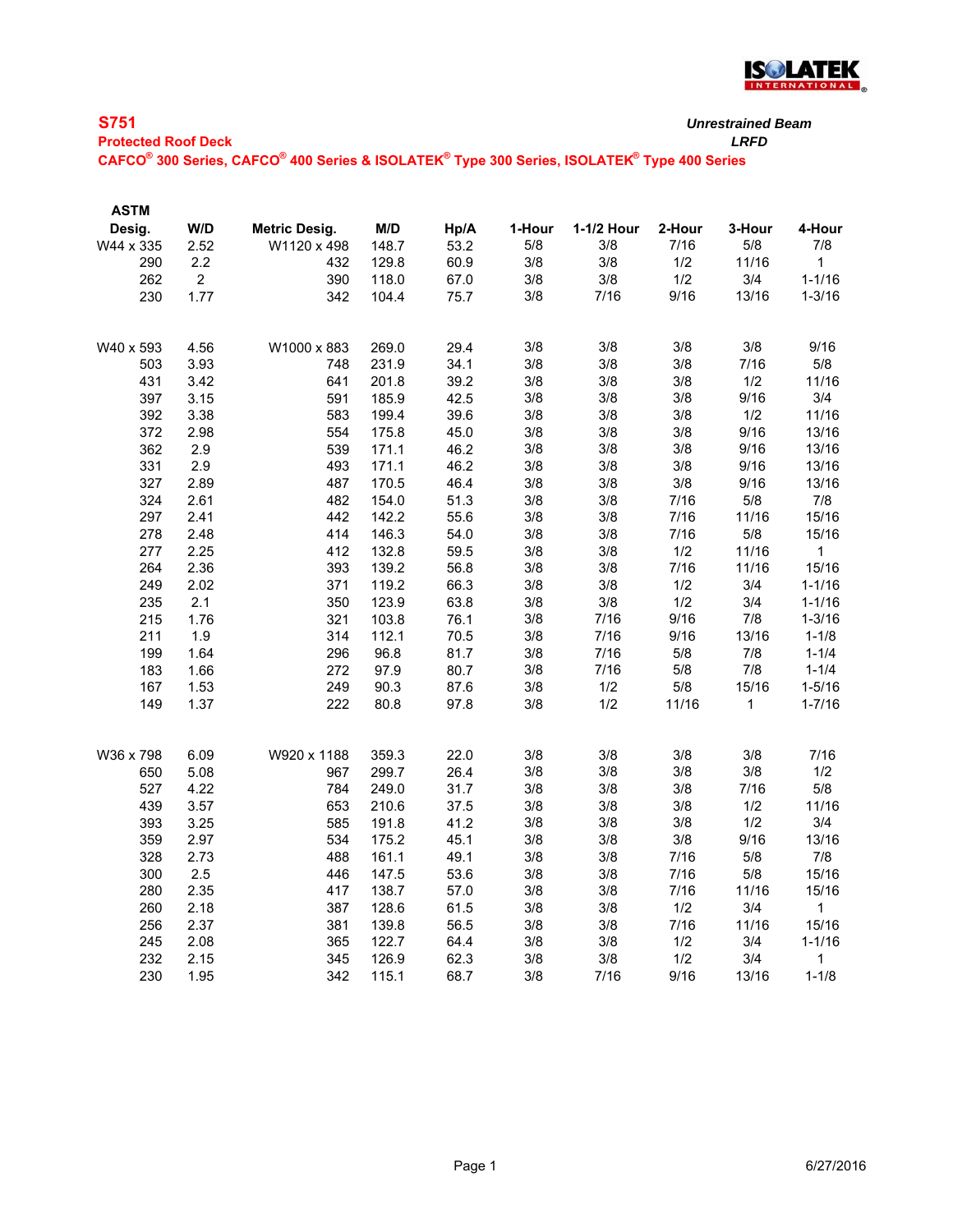

| <b>S751</b><br><b>Protected Roof Deck</b> |            |              |     |             |  | <b>Unrestrained Beam</b><br>LRFD |  |        |              |  |
|-------------------------------------------|------------|--------------|-----|-------------|--|----------------------------------|--|--------|--------------|--|
|                                           |            |              |     |             |  |                                  |  |        |              |  |
| <b>ASTM</b><br><b>Dasin</b>               | <b>W/D</b> | Matric Dasin | M/D | $Hn/\Delta$ |  | 1. Hour $1.1/2$ Hour $2.$ Hour   |  | 3-Hour | $4-H$ $OIII$ |  |

| Desig.    | VU   | metric Desig. | ש וויו | прин  | 1-nour | 1-1/4 nour | ∠-⊓our | <b>S-LONL</b> | 4-nour      |
|-----------|------|---------------|--------|-------|--------|------------|--------|---------------|-------------|
| W36 x 210 | 1.96 | W920 x 313    | 115.6  | 68.4  | 3/8    | 3/8        | 1/2    | 3/4           | $1 - 1/16$  |
| 194       | 1.81 | 289           | 106.8  | 74.0  | 3/8    | 7/16       | 9/16   | 13/16         | $1 - 3/16$  |
| 182       | 1.72 | 271           | 101.5  | 77.9  | 3/8    | 7/16       | 9/16   | $7/8$         | $1 - 3/16$  |
| 170       | 1.6  | 253           | 94.4   | 83.7  | 3/8    | 7/16       | 5/8    | 7/8           | $1 - 1/4$   |
| 160       | 1.51 | 238           | 89.1   | 88.7  | 3/8    | 1/2        | 5/8    | 15/16         | $1 - 5/16$  |
| 150       | 1.43 | 223           | 84.4   | 93.7  | 3/8    | 1/2        | 11/16  | $\mathbf{1}$  | $1 - 3/8$   |
| 135       | 1.29 | 201           | 76.1   | 103.9 | 3/8    | 9/16       | 11/16  | $1 - 1/16$    | $1 - 1/2$   |
|           |      |               |        |       |        |            |        |               |             |
| W33 x 387 | 3.31 | W840 x 576    | 195.3  | 40.5  | 3/8    | 3/8        | 3/8    | 1/2           | 3/4         |
| 354       | 3.05 | 527           | 180.0  | 43.9  | 3/8    | 3/8        | 3/8    | 9/16          | 3/4         |
| 318       | 2.77 | 473           | 163.4  | 48.4  | 3/8    | 3/8        | 7/16   | 5/8           | 13/16       |
| 291       | 2.55 | 433           | 150.5  | 52.5  | 3/8    | 3/8        | 7/16   | $5/8$         | 7/8         |
| 263       | 2.33 | 392           | 137.5  | 57.5  | 3/8    | 3/8        | 7/16   | 11/16         | 15/16       |
| 241       | 2.13 | 359           | 125.7  | 62.9  | 3/8    | $3/8$      | 1/2    | 3/4           | $\mathbf 1$ |
| 221       | 1.97 | 329           | 116.2  | 68.0  | 3/8    | 3/8        | 1/2    | 3/4           | $1 - 1/16$  |
| 201       | 1.79 | 299           | 105.6  | 74.9  | 3/8    | 7/16       | 9/16   | 13/16         | $1 - 3/16$  |
| 169       | 1.7  | 251           | 100.3  | 78.8  | 3/8    | 7/16       | 9/16   | 7/8           | $1 - 3/16$  |
| 152       | 1.53 | 226           | 90.3   | 87.6  | 3/8    | 1/2        | 5/8    | 15/16         | $1 - 5/16$  |
| 141       | 1.43 | 210           | 84.4   | 93.7  | 3/8    | 1/2        | 11/16  | $\mathbf{1}$  | $1 - 3/8$   |
| 130       | 1.32 | 193           | 77.9   | 101.5 | 3/8    | 1/2        | 11/16  | $\mathbf{1}$  | $1 - 7/16$  |
| 118       | 1.21 | 176           | 71.4   | 110.7 | 3/8    | 9/16       | 3/4    | $1 - 1/16$    | $1 - 9/16$  |
|           |      |               |        |       |        |            |        |               |             |
| W30 x 391 | 3.59 | W760 x 582    | 211.8  | 37.3  | 3/8    | 3/8        | 3/8    | 1/2           | 11/16       |
| 357       | 3.31 | 531           | 195.3  | 40.5  | 3/8    | 3/8        | 3/8    | 1/2           | 3/4         |
| 326       | 3.05 | 484           | 180.0  | 43.9  | 3/8    | 3/8        | $3/8$  | 9/16          | 3/4         |
| 292       | 2.73 | 434           | 161.1  | 49.1  | 3/8    | $3/8$      | 7/16   | $5/8$         | $7/8$       |
| 261       | 2.46 | 389           | 145.1  | 54.5  | 3/8    | 3/8        | 7/16   | 11/16         | 15/16       |
| 235       | 2.24 | 350           | 132.2  | 59.8  | 3/8    | 3/8        | 1/2    | 11/16         | 1           |
| 211       | 2.01 | 314           | 118.6  | 66.7  | 3/8    | 3/8        | 1/2    | 3/4           | $1 - 1/16$  |
| 191       | 1.85 | 284           | 109.2  | 72.4  | 3/8    | 7/16       | 9/16   | 13/16         | $1 - 1/8$   |
| 173       | 1.66 | 257           | 97.9   | 80.7  | 3/8    | 7/16       | $5/8$  | 7/8           | $1 - 1/4$   |
| 148       | 1.64 | 220           | 96.8   | 81.7  | 3/8    | 7/16       | $5/8$  | 7/8           | $1 - 1/4$   |
| 132       | 1.47 | 196           | 86.7   | 91.1  | 3/8    | 1/2        | $5/8$  | 15/16         | $1 - 3/8$   |
| 124       | 1.39 | 185           | 82.0   | 96.4  | 3/8    | 1/2        | 11/16  | $\mathbf{1}$  | $1 - 3/8$   |
| 116       | 1.3  | 173           | 76.7   | 103.1 | 3/8    | 9/16       | 11/16  | $1 - 1/16$    | $1 - 7/16$  |
| 108       | 1.21 | 161           | 71.4   | 110.7 | 3/8    | 9/16       | 3/4    | $1 - 1/16$    | $1 - 9/16$  |
| 99        | 1.12 | 147           | 66.1   | 119.6 | 3/8    | 9/16       | 3/4    | $1 - 1/8$     | $1 - 5/8$   |
| $90\,$    | 1.02 | 134           | 60.2   | 131.4 | 7/16   | $5/8$      | 13/16  | $1 - 3/16$    | $1 - 11/16$ |
|           |      |               |        |       |        |            |        | $3 - 1/4$     | $4 - 9/16$  |
|           |      |               |        |       |        |            |        | $3 - 1/4$     | $4 - 9/16$  |
| W27 x 539 | 5.08 | W690 x 802    | 299.7  | 26.4  | 3/8    | 3/8        | 3/8    | 3/8           | 1/2         |
| 368       | 3.64 | 548           | 214.8  | 36.8  | 3/8    | 3/8        | 3/8    | 1/2           | 11/16       |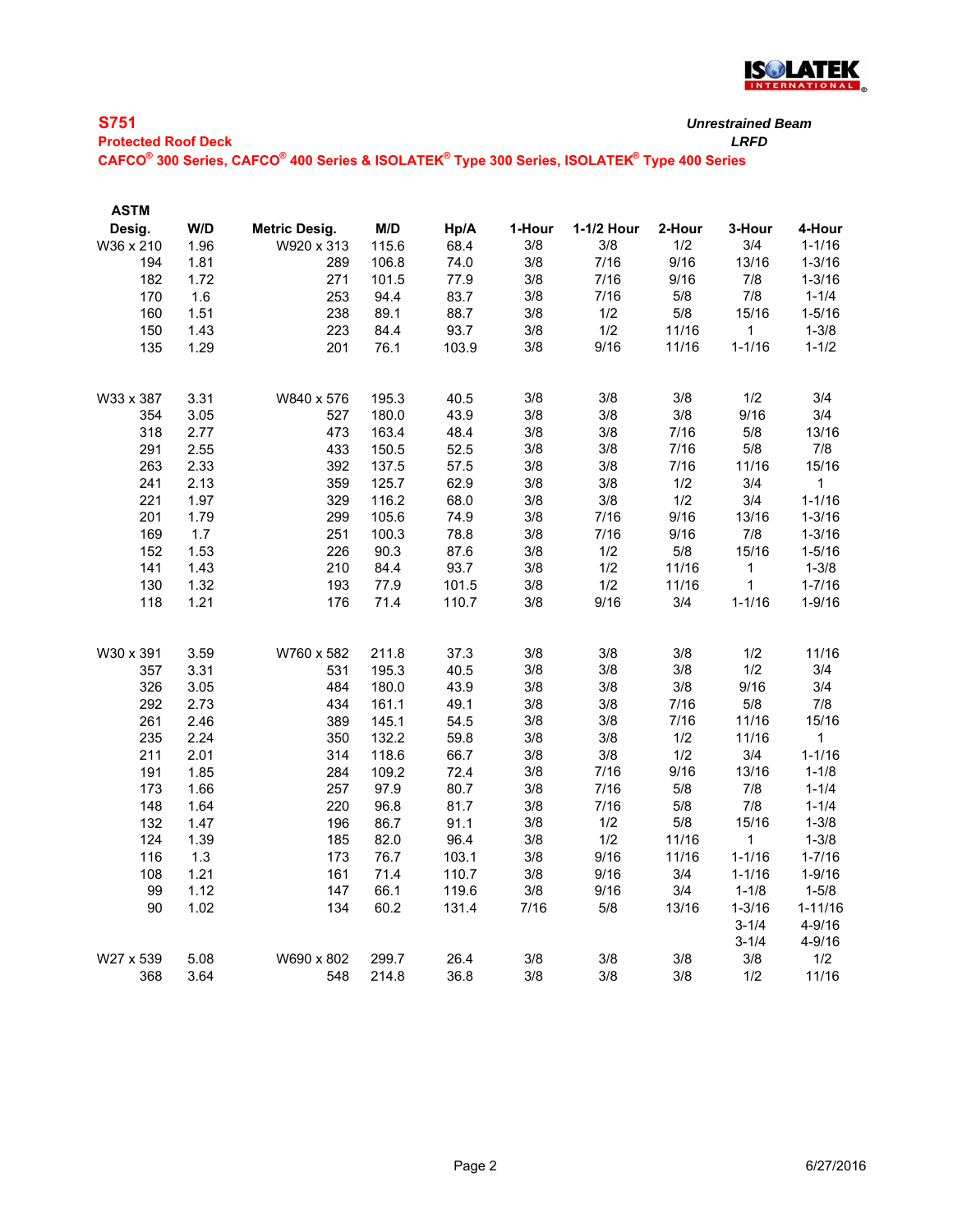

| <b>S751</b>                                                                                 | <b>Unrestrained Beam</b> |
|---------------------------------------------------------------------------------------------|--------------------------|
| <b>Protected Roof Deck</b>                                                                  | I RFD                    |
| CAFCO® 300 Series, CAFCO® 400 Series & ISOLATEK® Type 300 Series, ISOLATEK® Type 400 Series |                          |
|                                                                                             |                          |

**ASTM** 

| Desig.    | W/D  | <b>Metric Desig.</b> | M/D   | Hp/A  | 1-Hour | 1-1/2 Hour | 2-Hour | 3-Hour       | 4-Hour       |
|-----------|------|----------------------|-------|-------|--------|------------|--------|--------------|--------------|
| W27 x 336 | 3.36 | W690 x 500           | 198.2 | 39.9  | 3/8    | 3/8        | 3/8    | 1/2          | 11/16        |
| 307       | 3.11 | 457                  | 183.5 | 43.1  | 3/8    | 3/8        | 3/8    | 9/16         | 3/4          |
| 281       | 2.86 | 418                  | 168.7 | 46.8  | 3/8    | 3/8        | 3/8    | 9/16         | 13/16        |
| 258       | 2.64 | 384                  | 155.8 | 50.8  | 3/8    | 3/8        | 7/16   | 5/8          | 7/8          |
| 235       | 2.43 | 350                  | 143.4 | 55.1  | 3/8    | 3/8        | 7/16   | 11/16        | 15/16        |
| 217       | 2.26 | 323                  | 133.3 | 59.3  | 3/8    | 3/8        | 1/2    | 11/16        | $\mathbf{1}$ |
| 194       | 2.03 | 289                  | 119.8 | 66.0  | 3/8    | 3/8        | 1/2    | 3/4          | $1 - 1/16$   |
| 178       | 1.87 | 265                  | 110.3 | 71.6  | 3/8    | 7/16       | 9/16   | 13/16        | $1 - 1/8$    |
| 161       | 1.7  | 240                  | 100.3 | 78.8  | 3/8    | 7/16       | 9/16   | $7/8$        | $1 - 3/16$   |
| 146       | 1.55 | 217                  | 91.5  | 86.4  | 3/8    | 1/2        | 5/8    | 15/16        | $1 - 5/16$   |
| 129       | 1.56 | 192                  | 92.0  | 85.9  | 3/8    | 1/2        | 5/8    | 15/16        | $1 - 5/16$   |
| 114       | 1.39 | 170                  | 82.0  | 96.4  | 3/8    | 1/2        | 11/16  | $\mathbf{1}$ | $1 - 3/8$    |
| 102       | 1.24 | 152                  | 73.2  | 108.1 | 3/8    | 9/16       | 3/4    | $1 - 1/16$   | $1 - 1/2$    |
| 94        | 1.15 | 140                  | 67.9  | 116.5 | 3/8    | 9/16       | 3/4    | $1 - 1/8$    | $1 - 9/16$   |
| 84        | 1.03 | 125                  | 60.8  | 130.1 | 7/16   | 5/8        | 13/16  | $1 - 3/16$   | $1 - 11/16$  |
| W24 x 370 | 3.98 | W610 x 551           | 234.8 | 33.7  | 3/8    | 3/8        | 3/8    | 7/16         | 5/8          |
| 335       | 3.66 | 498                  | 215.9 | 36.6  | 3/8    | 3/8        | 3/8    | 1/2          | 11/16        |
| 306       | 3.37 | 455                  | 198.8 | 39.8  | 3/8    | 3/8        | 3/8    | 1/2          | 11/16        |
| 279       | 3.11 | 415                  | 183.5 | 43.1  | 3/8    | 3/8        | 3/8    | 9/16         | 3/4          |
| 250       | 2.81 | 372                  | 165.8 | 47.7  | 3/8    | 3/8        | 7/16   | $5/8$        | 13/16        |
| 229       | 2.6  | 341                  | 153.4 | 51.5  | 3/8    | 3/8        | 7/16   | $5/8$        | 7/8          |
| 207       | 2.36 | 307                  | 139.2 | 56.8  | 3/8    | 3/8        | 7/16   | 11/16        | 15/16        |
| 192       | 2.2  | 285                  | 129.8 | 60.9  | 3/8    | 3/8        | 1/2    | 11/16        | $\mathbf{1}$ |
| 176       | 2.03 | 262                  | 119.8 | 66.0  | 3/8    | 3/8        | 1/2    | 3/4          | $1 - 1/16$   |
| 162       | 1.88 | 241                  | 110.9 | 71.3  | 3/8    | 7/16       | 9/16   | 13/16        | $1 - 1/8$    |
| 146       | 1.7  | 217                  | 100.3 | 78.8  | 3/8    | 7/16       | 9/16   | 7/8          | $1 - 3/16$   |
| 131       | 1.54 | 195                  | 90.9  | 87.0  | 3/8    | 1/2        | 5/8    | 15/16        | $1 - 5/16$   |
| 117       | 1.38 | 174                  | 81.4  | 97.1  | 3/8    | 1/2        | 11/16  | $\mathbf{1}$ | $1 - 3/8$    |
| 104       | 1.24 | 155                  | 73.2  | 108.1 | 3/8    | 9/16       | 3/4    | $1 - 1/16$   | $1 - 1/2$    |
| 103       | 1.4  | 153                  | 82.6  | 95.7  | 3/8    | 1/2        | 11/16  | 1            | $1 - 3/8$    |
| 94        | 1.28 | 140                  | 75.5  | 104.7 | 3/8    | 9/16       | 11/16  | $1 - 1/16$   | $1 - 1/2$    |
| 84        | 1.15 | 125                  | 67.9  | 116.5 | 3/8    | 9/16       | 3/4    | $1 - 1/8$    | $1 - 9/16$   |
| 76        | 1.05 | 113                  | 62.0  | 127.6 | 7/16   | 5/8        | 13/16  | $1 - 3/16$   | $1 - 11/16$  |
| 68        | 0.94 | 101                  | 55.5  | 142.5 | 7/16   | 5/8        | 7/8    | $1 - 1/4$    | $1 - 13/16$  |
| 62        | 0.93 | 92                   | 54.9  | 144.1 | 7/16   | 11/16      | $7/8$  | $1 - 5/16$   | $1 - 13/16$  |
| 55        | 0.82 | 82                   | 48.4  | 163.4 | 1/2    | 11/16      | 15/16  | $1 - 3/8$    | $1 - 15/16$  |
| W21 x 201 | 2.5  | W530 x 300           | 147.5 | 53.6  | 3/8    | 3/8        | 7/16   | $5/8$        | 15/16        |
| 182       | 2.28 | 272                  | 134.5 | 58.8  | 3/8    | 3/8        | 1/2    | 11/16        | $\mathbf{1}$ |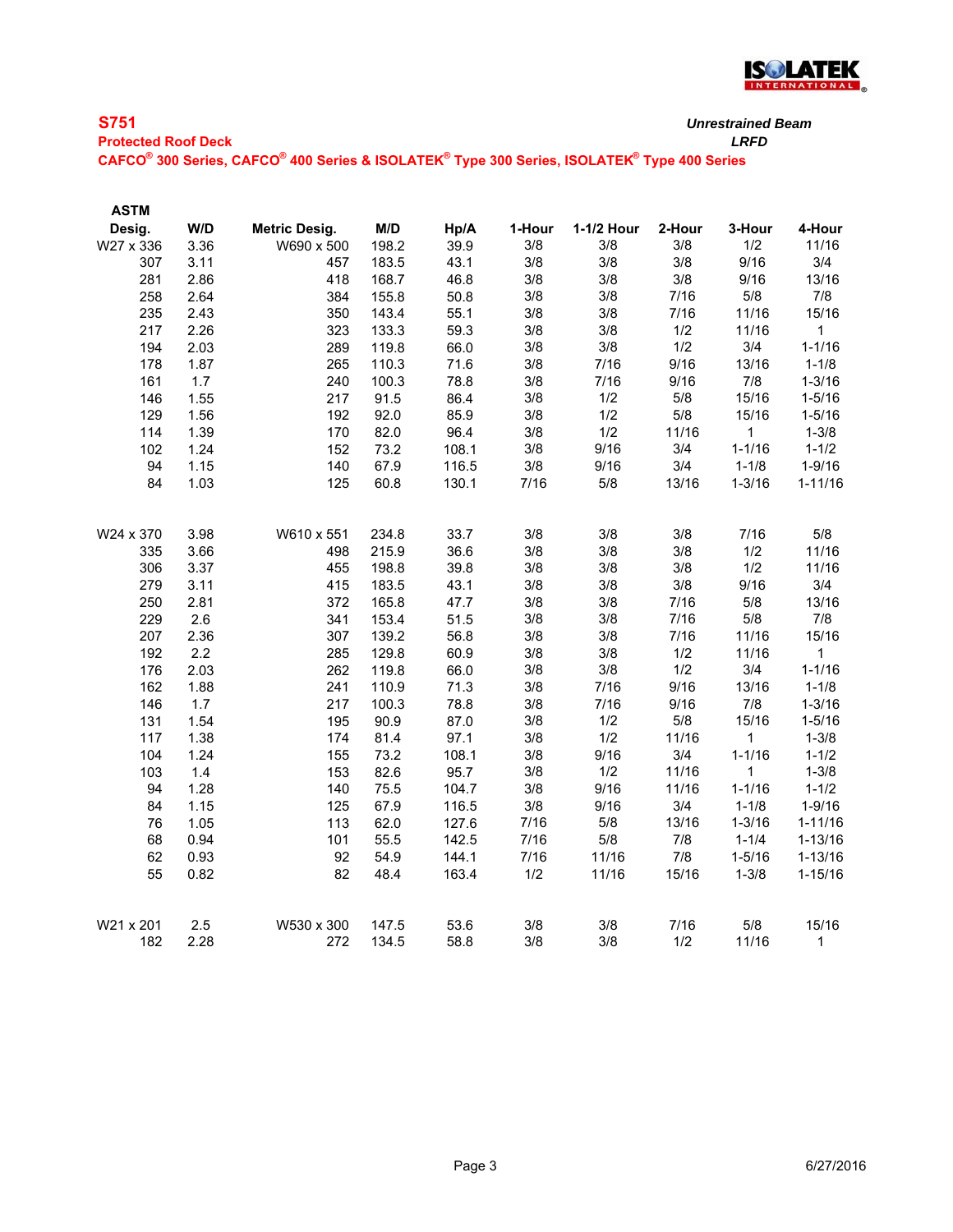

| <b>S751</b>                |  |
|----------------------------|--|
| <b>Destanted Dans Dank</b> |  |

**Protected Roof Deck** *LRFD* **CAFCO® 300 Series, CAFCO® 400 Series & ISOLATEK® Type 300 Series, ISOLATEK® Type 400 Series**

| <b>ASTM</b> |      |               |       |       |        |            |              |              |                |
|-------------|------|---------------|-------|-------|--------|------------|--------------|--------------|----------------|
| Desig.      | W/D  | Metric Desig. | M/D   | Hp/A  | 1-Hour | 1-1/2 Hour | 2-Hour       | 3-Hour       | 4-Hour         |
| W21 x 166   | 2.09 | W530 x 248    | 123.3 | 64.1  | 3/8    | 3/8        | 1/2          | 3/4          | $1 - 1/16$     |
| 147         | 1.87 | 219           | 110.3 | 71.6  | 3/8    | 7/16       | 9/16         | 13/16        | $1 - 1/8$      |
| 132         | 1.68 | 196           | 99.1  | 79.8  | 3/8    | 7/16       | 9/16         | 7/8          | $1 - 1/4$      |
| 122         | 1.57 | 182           | 92.6  | 85.3  | 3/8    | 1/2        | $5/8$        | 15/16        | $1 - 5/16$     |
| 111         | 1.43 | 165           | 84.4  | 93.7  | 3/8    | 1/2        | 11/16        | $\mathbf{1}$ | $1 - 3/8$      |
| 101         | 1.3  | 150           | 76.7  | 103.1 | 3/8    | 9/16       | 11/16        | $1 - 1/16$   | $1 - 7/16$     |
| 93          | 1.4  | 138           | 82.6  | 95.7  | 3/8    | 1/2        | 11/16        | 1            | $1 - 3/8$      |
| 83          | 1.26 | 123           | 74.3  | 106.3 | 3/8    | 9/16       | 3/4          | $1 - 1/16$   | $1 - 1/2$      |
| 73          | 1.11 | 109           | 65.5  | 120.7 | 3/8    | 9/16       | 3/4          | $1 - 1/8$    | $1 - 5/8$      |
| 68          | 1.04 | 101           | 61.4  | 128.8 | 7/16   | $5/8$      | 13/16        | $1 - 3/16$   | $1 - 11/16$    |
| 62          | 0.95 | 92            | 56.1  | 141.0 | 7/16   | 5/8        | 7/8          | $1 - 1/4$    | $1 - 13/16$    |
| 57          | 0.95 | 85            | 56.1  | 141.0 | 7/16   | $5/8$      | $7/8$        | $1 - 1/4$    | $1 - 13/16$    |
| 55          | 0.85 | 82            | 50.2  | 157.6 | 1/2    | 11/16      | 15/16        | $1 - 3/8$    | $1 - 15/16$    |
| 50          | 0.83 | 74            | 49.0  | 161.4 | 1/2    | 11/16      | 15/16        | $1 - 3/8$    | $1 - 15/16$    |
| 48          | 0.75 | 72            | 44.3  | 178.6 | 1/2    | 3/4        | 1            | $1 - 7/16$   | $2 - 1/16$     |
| 44          | 0.74 | 66            | 43.7  | 181.1 | 1/2    | 3/4        | $\mathbf{1}$ | $1 - 7/16$   | $2 - 1/16$     |
| W18 x 175   | 2.46 | W460 x 260    | 145.1 | 54.5  | 3/8    | 3/8        | 7/16         | 11/16        | 15/16          |
| 158         | 2.24 | 235           | 132.2 | 59.8  | 3/8    | 3/8        | 1/2          | 11/16        | 1              |
| 143         | 2.05 | 213           | 121.0 | 65.4  | 3/8    | 3/8        | 1/2          | 3/4          | $1 - 1/16$     |
| 130         | 1.88 | 193           | 110.9 | 71.3  | 3/8    | 7/16       | 9/16         | 13/16        | $1 - 1/8$      |
| 119         | 1.72 | 177           | 101.5 | 77.9  | 3/8    | 7/16       | 9/16         | 7/8          | $1 - 3/16$     |
| 106         | 1.55 | 158           | 91.5  | 86.4  | 3/8    | 1/2        | 5/8          | 15/16        | $1 - 5/16$     |
| 97          | 1.42 | 144           | 83.8  | 94.4  | 3/8    | 1/2        | 11/16        | $\mathbf 1$  | $1 - 3/8$      |
| 86          | 1.27 | 128           | 74.9  | 105.5 | 3/8    | 9/16       | 11/16        | $1 - 1/16$   | $1 - 1/2$      |
| 76          | 1.13 | 113           | 66.7  | 118.6 | 3/8    | 9/16       | 3/4          | $1 - 1/8$    | $1 - 5/8$      |
| 71          | 1.22 | 106           | 72.0  | 109.8 | 3/8    | 9/16       | 3/4          | $1 - 1/16$   | $1 - 1/2$      |
| 65          | 1.13 | 97            | 66.7  | 118.6 | 3/8    | 9/16       | 3/4          | $1 - 1/8$    | $1 - 5/8$      |
| 60          | 1.04 | 89            | 61.4  | 128.8 | 7/16   | $5/8$      | 13/16        | $1 - 3/16$   | $1 - 11/16$    |
| 55          | 0.96 | 82            | 56.6  | 139.6 | $7/16$ | 5/8        | $7/8$        | $1 - 1/4$    | $1 - 3/4$      |
| 50          | 0.88 | 74            | 51.9  | 152.3 | 7/16   | 11/16      | 7/8          | $1 - 5/16$   | $1 - 7/8$      |
| 46          | 0.87 | 68            | 51.3  | 154.0 | 7/16   | 11/16      | 7/8          | $1 - 5/16$   | $1 - 7/8$      |
| 40          | 0.76 | 60            | 44.8  | 176.3 | 1/2    | 3/4        | $\mathbf{1}$ | $1 - 7/16$   | $\overline{2}$ |
| 35          | 0.67 | 52            | 39.5  | 200.0 | 9/16   | 13/16      | $1 - 1/16$   | $1 - 9/16$   | $2 - 3/16$     |
|             |      |               |       |       |        |            |              |              |                |
| W16 x 100   | 1.59 | W410 x 149    | 93.8  | 84.3  | 3/8    | 1/2        | 5/8          | 15/16        | $1 - 1/4$      |
| 89          | 1.43 | 132           | 84.4  | 93.7  | 3/8    | 1/2        | 11/16        | $\mathbf{1}$ | $1 - 3/8$      |
| 77          | 1.25 | 114           | 73.8  | 107.2 | 3/8    | 9/16       | 3/4          | $1 - 1/16$   | $1 - 1/2$      |
| 67          | 1.09 | 100           | 64.3  | 122.9 | 7/16   | $5/8$      | 13/16        | $1 - 3/16$   | $1 - 5/8$      |
| 57          | 1.09 | 85            | 64.3  | 122.9 | 7/16   | $5/8$      | 13/16        | $1 - 3/16$   | $1 - 5/8$      |
| 50          | 0.96 | 74            | 56.6  | 139.6 | 7/16   | $5/8$      | 7/8          | $1 - 1/4$    | $1 - 3/4$      |
| 45          | 0.87 | 67            | 51.3  | 154.0 | 7/16   | 11/16      | 7/8          | $1 - 5/16$   | $1 - 7/8$      |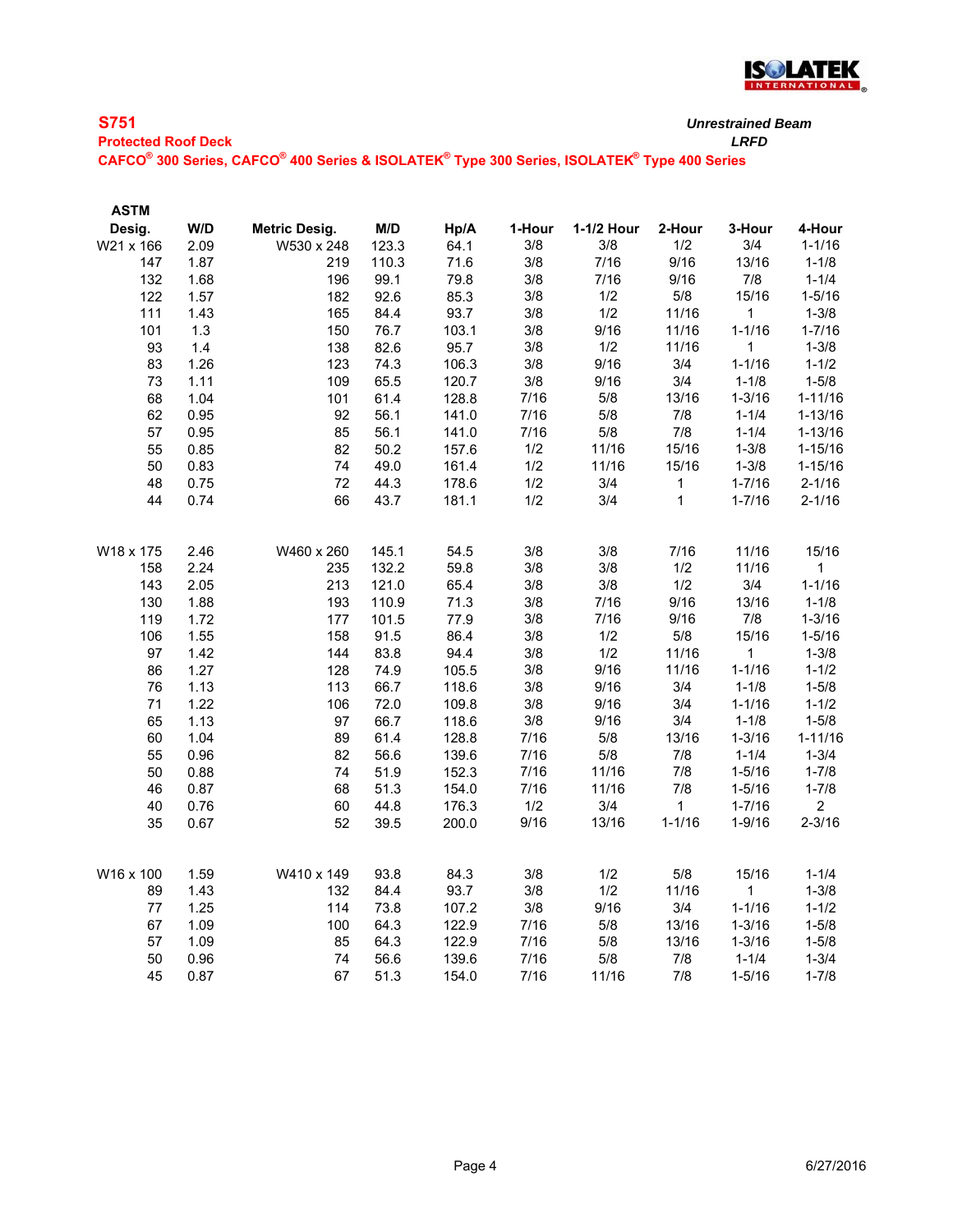

| ×<br>w |        |  |
|--------|--------|--|
| $\sim$ | $\sim$ |  |

**Protected Roof Deck** *LRFD* **CAFCO® 300 Series, CAFCO® 400 Series & ISOLATEK® Type 300 Series, ISOLATEK® Type 400 Series**

| <b>ASTM</b> |      |               |       |       |        |            |              |             |                |
|-------------|------|---------------|-------|-------|--------|------------|--------------|-------------|----------------|
| Desig.      | W/D  | Metric Desig. | M/D   | Hp/A  | 1-Hour | 1-1/2 Hour | 2-Hour       | 3-Hour      | 4-Hour         |
| W16 x 40    | 0.78 | W410 x 60     | 46.0  | 171.8 | 1/2    | 3/4        | 15/16        | $1 - 7/16$  | $\overline{c}$ |
| 36          | 0.7  | 53            | 41.3  | 191.4 | 1/2    | 3/4        | 1            | $1 - 1/2$   | $2 - 1/8$      |
| 31          | 0.66 | 46            | 38.9  | 203.0 | 9/16   | 13/16      | $1 - 1/16$   | $1 - 9/16$  | $2 - 3/16$     |
| 26          | 0.55 | 39            | 32.5  | 243.6 | 9/16   | 7/8        | $1 - 1/8$    | $1 - 11/16$ | $2 - 3/8$      |
|             |      |               |       |       |        |            |              |             |                |
| W14 x 808   | 8.75 | W360 x 1202   | 516.3 | 15.3  | 3/8    | 3/8        | 3/8          | 3/8         | 3/8            |
| 730         | 8.08 | 1086          | 476.7 | 16.6  | 3/8    | 3/8        | 3/8          | 3/8         | 3/8            |
| 665         | 7.49 | 990           | 441.9 | 17.9  | 3/8    | 3/8        | 3/8          | 3/8         | 3/8            |
| 605         | 6.96 | 900           | 410.6 | 19.3  | 3/8    | 3/8        | 3/8          | 3/8         | 3/8            |
| 550         | 6.43 | 818           | 379.4 | 20.8  | 3/8    | 3/8        | 3/8          | 3/8         | 7/16           |
| 500         | 5.95 | 744           | 351.1 | 22.5  | 3/8    | 3/8        | 3/8          | 3/8         | 7/16           |
| 455         | 5.53 | 677           | 326.3 | 24.2  | 3/8    | 3/8        | 3/8          | 3/8         | 1/2            |
| 426         | 5.21 | 634           | 307.4 | 25.7  | 3/8    | 3/8        | 3/8          | 3/8         | 1/2            |
| 398         | 4.93 | 592           | 290.9 | 27.2  | 3/8    | 3/8        | 3/8          | 3/8         | 1/2            |
| 370         | 4.63 | 551           | 273.2 | 28.9  | 3/8    | 3/8        | 3/8          | 3/8         | 9/16           |
| 342         | 4.32 | 509           | 254.9 | 31.0  | 3/8    | 3/8        | 3/8          | 7/16        | 9/16           |
| 311         | 3.98 | 463           | 234.8 | 33.7  | 3/8    | 3/8        | 3/8          | 7/16        | 5/8            |
| 283         | 3.66 | 421           | 215.9 | 36.6  | 3/8    | 3/8        | 3/8          | 1/2         | 11/16          |
| 257         | 3.36 | 382           | 198.2 | 39.9  | 3/8    | 3/8        | 3/8          | 1/2         | 11/16          |
| 233         | 3.08 | 347           | 181.7 | 43.5  | 3/8    | 3/8        | 3/8          | 9/16        | 3/4            |
| 211         | 2.81 | 314           | 165.8 | 47.7  | 3/8    | 3/8        | 7/16         | $5/8$       | 13/16          |
| 193         | 2.6  | 287           | 153.4 | 51.5  | 3/8    | 3/8        | 7/16         | 5/8         | 7/8            |
| 176         | 2.38 | 262           | 140.4 | 56.3  | 3/8    | 3/8        | 7/16         | 11/16       | 15/16          |
| 159         | 2.16 | 237           | 127.4 | 62.0  | 3/8    | 3/8        | 1/2          | 3/4         | 1              |
| 145         | 1.99 | 216           | 117.4 | 67.3  | 3/8    | 3/8        | 1/2          | 3/4         | $1 - 1/16$     |
| 132         | 1.89 | 196           | 111.5 | 70.9  | 3/8    | 7/16       | 9/16         | 13/16       | $1 - 1/8$      |
| 120         | 1.71 | 179           | 100.9 | 78.4  | 3/8    | 7/16       | 9/16         | $7/8$       | $1 - 3/16$     |
| 109         | 1.57 | 162           | 92.6  | 85.3  | 3/8    | $1/2$      | 5/8          | 15/16       | $1 - 5/16$     |
| 99          | 1.43 | 147           | 84.4  | 93.7  | 3/8    | 1/2        | 11/16        | $\mathbf 1$ | $1 - 3/8$      |
| 90          | 1.31 | 134           | 77.3  | 102.3 | 3/8    | 9/16       | 11/16        | $1 - 1/16$  | $1 - 7/16$     |
| 82          | 1.45 | 122           | 85.6  | 92.4  | 3/8    | 1/2        | $5/8$        | 15/16       | $1 - 3/8$      |
| 74          | 1.32 | 110           | 77.9  | 101.5 | 3/8    | 1/2        | 11/16        | 1           | $1 - 7/16$     |
| 68          | 1.22 | 101           | 72.0  | 109.8 | 3/8    | 9/16       | 3/4          | $1 - 1/16$  | $1 - 1/2$      |
| 61          | 1.1  | 91            | 64.9  | 121.8 | 7/16   | 5/8        | 13/16        | $1 - 3/16$  | $1 - 5/8$      |
| 53          | 1.06 | 79            | 62.5  | 126.4 | 7/16   | 5/8        | 13/16        | $1 - 3/16$  | $1 - 11/16$    |
| 48          | 0.97 | 72            | 57.2  | 138.1 | 7/16   | 5/8        | 7/8          | $1 - 1/4$   | $1 - 3/4$      |
| 43          | 0.87 | 64            | 51.3  | 154.0 | 7/16   | 11/16      | 7/8          | $1 - 5/16$  | $1 - 7/8$      |
| 38          | 0.8  | 57            | 47.2  | 167.5 | 1/2    | 11/16      | 15/16        | $1 - 3/8$   | $\overline{c}$ |
| 34          | 0.72 | 51            | 42.5  | 186.1 | 1/2    | 3/4        | $\mathbf{1}$ | $1 - 1/2$   | $2 - 1/16$     |
| 30          | 0.64 | 45            | 37.8  | 209.3 | 9/16   | 13/16      | $1 - 1/16$   | $1 - 9/16$  | $2 - 1/4$      |
| 26          | 0.62 | 39            | 36.6  | 216.1 | 9/16   | 13/16      | $1 - 1/16$   | $1 - 5/8$   | $2 - 1/4$      |
| 22          | 0.53 | 33            | 31.3  | 252.8 | 5/8    | 7/8        | $1 - 3/16$   | $1 - 3/4$   | $2 - 7/16$     |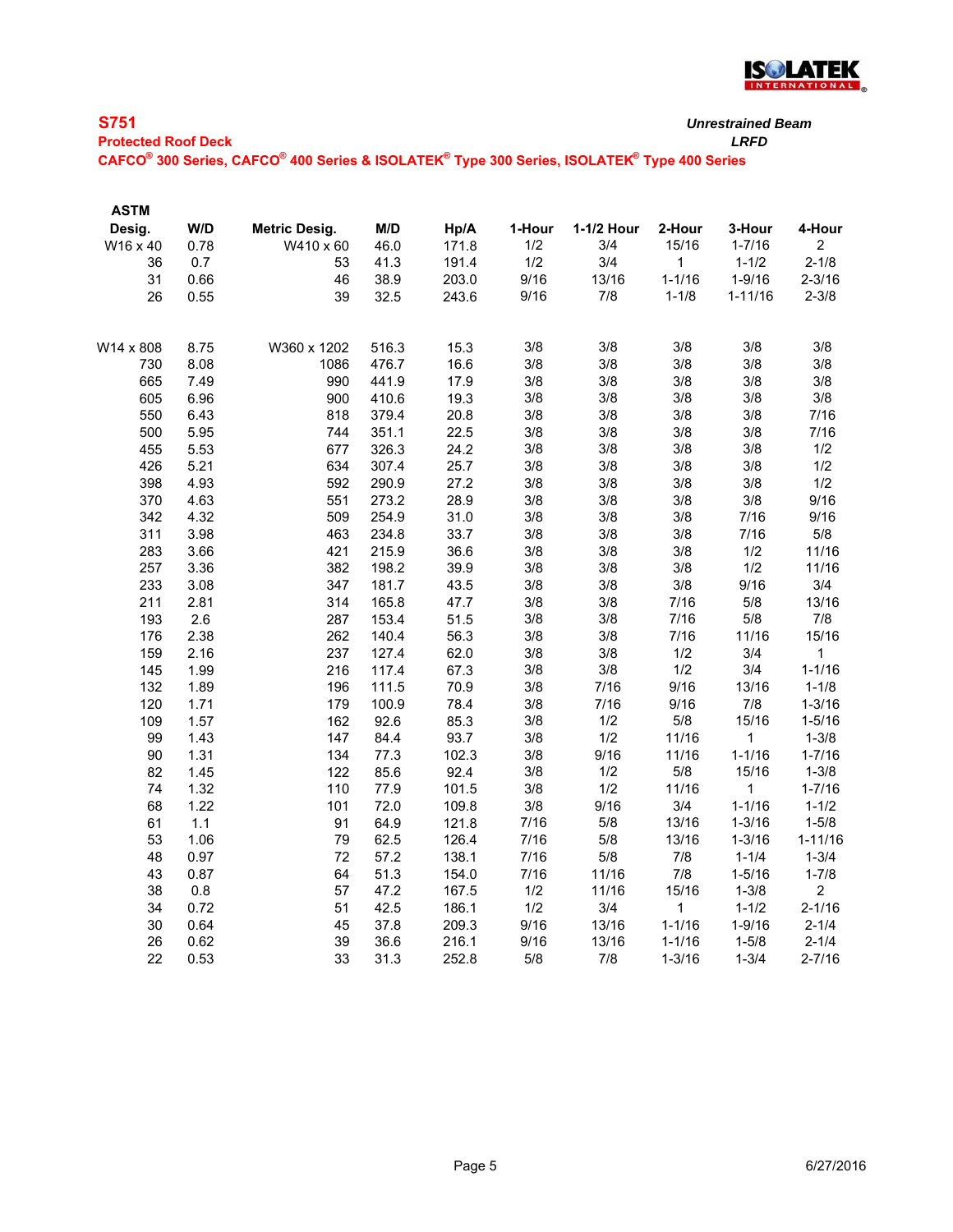

| <b>S751</b>                | Unrestrained |
|----------------------------|--------------|
| <b>Protected Roof Deck</b> | LRFD         |

**CAFCO® 300 Series, CAFCO® 400 Series & ISOLATEK® Type 300 Series, ISOLATEK® Type 400 Series**

| <b>ASTM</b> |      |                      |       |       |        |              |              |              |                |
|-------------|------|----------------------|-------|-------|--------|--------------|--------------|--------------|----------------|
| Desig.      | W/D  | <b>Metric Desig.</b> | M/D   | Hp/A  | 1-Hour | 1-1/2 Hour   | 2-Hour       | 3-Hour       | 4-Hour         |
| W12 x 336   | 4.85 | W310 x 500           | 286.2 | 27.6  | 3/8    | 3/8          | 3/8          | 3/8          | 1/2            |
| 305         | 4.49 | 454                  | 264.9 | 29.8  | 3/8    | 3/8          | 3/8          | 7/16         | 9/16           |
| 279         | 4.19 | 415                  | 247.2 | 32.0  | 3/8    | 3/8          | 3/8          | 7/16         | 5/8            |
| 252         | 3.84 | 375                  | 226.6 | 34.9  | 3/8    | 3/8          | 3/8          | 7/16         | $5/8$          |
| 230         | 3.55 | 342                  | 209.5 | 37.7  | 3/8    | 3/8          | 3/8          | 1/2          | 11/16          |
| 210         | 3.27 | 313                  | 192.9 | 41.0  | 3/8    | 3/8          | 3/8          | 1/2          | 3/4            |
| 190         | 3    | 283                  | 177.0 | 44.7  | 3/8    | 3/8          | $3/8$        | 9/16         | 13/16          |
| 170         | 2.72 | 253                  | 160.5 | 49.3  | 3/8    | 3/8          | 7/16         | 5/8          | 7/8            |
| 152         | 2.45 | 225                  | 144.6 | 54.7  | 3/8    | 3/8          | 7/16         | 11/16        | 15/16          |
| 136         | 2.23 | 202                  | 131.6 | 60.1  | 3/8    | 3/8          | 1/2          | 11/16        | 1              |
| 120         | 1.99 | 179                  | 117.4 | 67.3  | 3/8    | 3/8          | 1/2          | 3/4          | $1 - 1/16$     |
| 106         | 1.77 | 158                  | 104.4 | 75.7  | 3/8    | 7/16         | 9/16         | 13/16        | $1 - 3/16$     |
| 96          | 1.61 | 143                  | 95.0  | 83.2  | 3/8    | 7/16         | 5/8          | 7/8          | $1 - 1/4$      |
| 87          | 1.47 | 129                  | 86.7  | 91.1  | 3/8    | 1/2          | 5/8          | 15/16        | $1 - 3/8$      |
| 79          | 1.34 | 117                  | 79.1  | 100.0 | 3/8    | 1/2          | 11/16        | $\mathbf{1}$ | $1 - 7/16$     |
| 72          | 1.23 | 107                  | 72.6  | 108.9 | 3/8    | 9/16         | 3/4          | $1 - 1/16$   | $1 - 1/2$      |
| 65          | 1.11 | 97                   | 65.5  | 120.7 | 3/8    | 9/16         | 3/4          | $1 - 1/8$    | $1 - 5/8$      |
| 58          | 1.1  | 86                   | 64.9  | 121.8 | 7/16   | $5/8$        | 13/16        | $1 - 3/16$   | $1 - 5/8$      |
| 53          | 1.02 | 79                   | 60.2  | 131.4 | 7/16   | 5/8          | 13/16        | $1 - 3/16$   | $1 - 11/16$    |
| 50          | 1.06 | 74                   | 62.5  | 126.4 | 7/16   | 5/8          | 13/16        | $1 - 3/16$   | $1 - 11/16$    |
| 45          | 0.97 | 67                   | 57.2  | 138.1 | 7/16   | 5/8          | 7/8          | $1 - 1/4$    | $1 - 3/4$      |
| 40          | 0.86 | 60                   | 50.7  | 155.8 | 1/2    | 11/16        | 15/16        | $1 - 3/8$    | $1 - 7/8$      |
| 35          | 0.81 | 52                   | 47.8  | 165.4 | 1/2    | 11/16        | 15/16        | $1 - 3/8$    | $1 - 15/16$    |
| 30          | 0.69 | 45                   | 40.7  | 194.2 | 1/2    | 3/4          | $\mathbf{1}$ | $1 - 1/2$    | $2 - 1/8$      |
| 26          | 0.61 | 39                   | 36.0  | 219.6 | 9/16   | 13/16        | $1 - 1/16$   | $1 - 5/8$    | $2 - 1/4$      |
| 22          | 0.62 | 33                   | 36.6  | 216.1 | 9/16   | 13/16        | $1 - 1/16$   | $1 - 5/8$    | $2 - 1/4$      |
| 19          | 0.54 | 28                   | 31.9  | 248.1 | 9/16   | 7/8          | $1 - 1/8$    | $1 - 11/16$  | $2 - 7/16$     |
| 16          | 0.45 | 24                   | 26.6  | 297.7 | $5/8$  | 15/16        | $1 - 1/4$    | $1 - 7/8$    | $2 - 5/8$      |
| 14          | 0.4  | 21                   | 23.6  | 335.0 | 11/16  | $\mathbf{1}$ | $1 - 5/16$   | $1 - 15/16$  | $2 - 3/4$      |
|             |      |                      |       |       |        |              |              |              |                |
| W10 x 112   | 2.17 | W250 x 167           | 128.0 | 61.7  | 3/8    | 3/8          | 1/2          | 3/4          | $\mathbf{1}$   |
| 100         | 1.97 | 149                  | 116.2 | 68.0  | 3/8    | 3/8          | 1/2          | 3/4          | $1 - 1/16$     |
| 88          | 1.74 | 131                  | 102.7 | 77.0  | 3/8    | 7/16         | 9/16         | 7/8          | $1 - 3/16$     |
| 77          | 1.54 | 115                  | 90.9  | 87.0  | 3/8    | $1/2$        | 5/8          | 15/16        | $1 - 5/16$     |
| 68          | 1.38 | 101                  | 81.4  | 97.1  | 3/8    | 1/2          | 11/16        | $\mathbf{1}$ | $1 - 3/8$      |
| 60          | 1.22 | 89                   | 72.0  | 109.8 | 3/8    | 9/16         | 3/4          | $1 - 1/16$   | $1 - 1/2$      |
| 54          | 1.11 | 80                   | 65.5  | 120.7 | 3/8    | 9/16         | 3/4          | $1 - 1/8$    | $1 - 5/8$      |
| 49          | 1.01 | 73                   | 59.6  | 132.7 | 7/16   | 5/8          | 13/16        | $1 - 1/4$    | $1 - 3/4$      |
| 45          | 1.06 | 67                   | 62.5  | 126.4 | 7/16   | 5/8          | 13/16        | $1 - 3/16$   | $1 - 11/16$    |
| 39          | 0.92 | 58                   | 54.3  | 145.6 | 7/16   | 11/16        | $7/8$        | $1 - 5/16$   | $1 - 13/16$    |
| 33          | 0.78 | 49                   | 46.0  | 171.8 | 1/2    | 3/4          | 15/16        | $1 - 7/16$   | $\overline{c}$ |
| 30          | 0.8  | 45                   | 47.2  | 167.5 | 1/2    | 11/16        | 15/16        | $1 - 3/8$    | $\overline{c}$ |